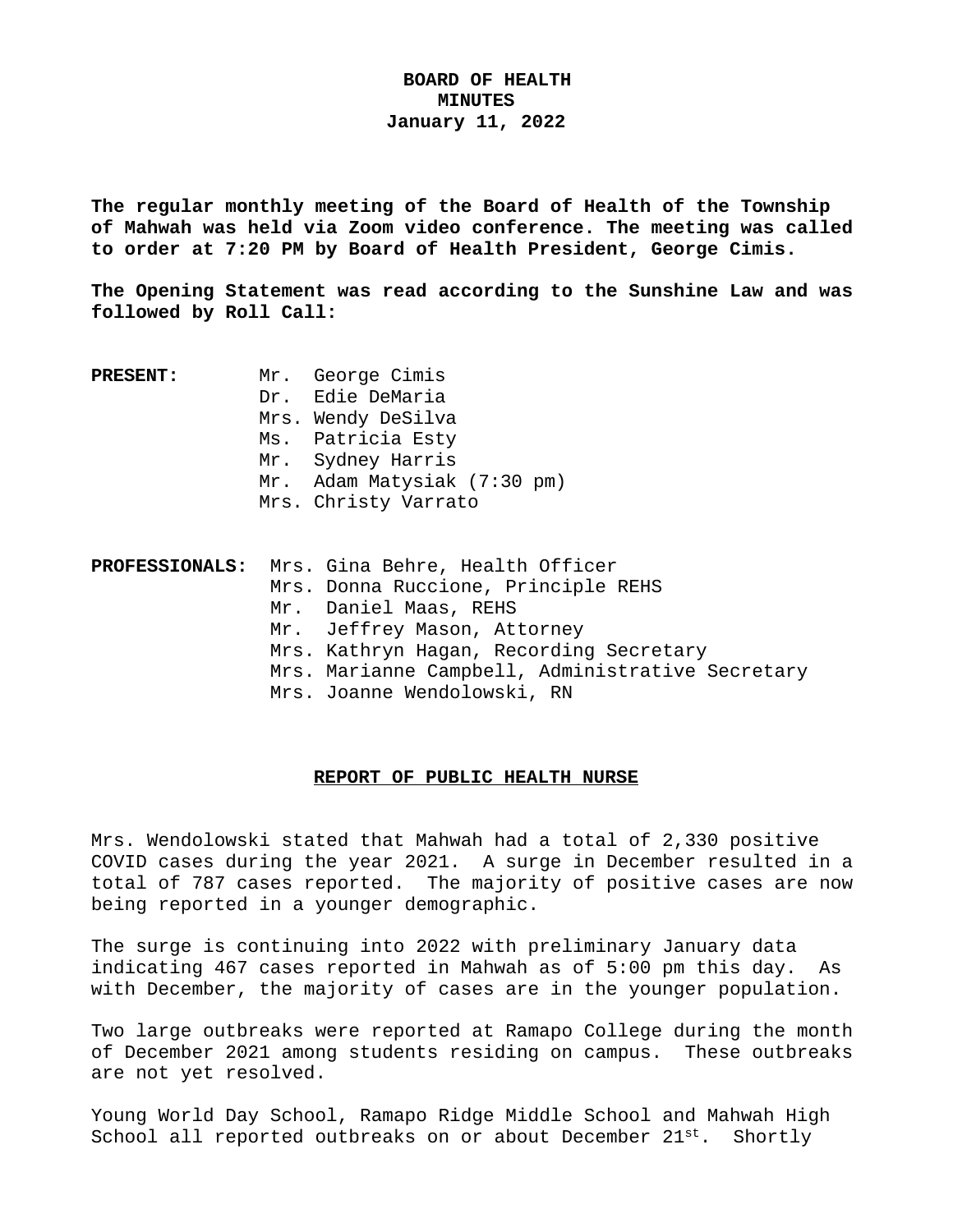thereafter, outbreaks were reported in both the Brandywine Senior Living and Fox Trail Memory Care facilities

On December 19th the NJDOH recognized the challenge of reporting positive cases within a 24-hour timeframe; and therefore, changed the priority groups to children ages O-18 and individuals over the age of 65.

Mrs. Wendolowski stated that there were 4 hospitalizations of older adults reported; however, it is unknown whether these patients were admitted due to the COVID virus or another health concern. Positive cases have also been reported in newborns, and again it is unclear as to what precipitated the hospitalization.

Mrs. Behre commented that the NJDOH has acknowledged the challenge of keeping up with the increasing surge and stated that having additional Contact Tracers will significantly improve the timely reporting of cases. Mrs. Behre emailed the NJDOH requesting that Public Service Announcements be issued from that office in an effort to streamline information to the public regarding positive tests, exposures and quarantine periods.

Regarding the ever-changing quarantine protocols, Mrs. Wendolowski stated that HARP's Health Educator has agreed to hold a meeting with the school nurses to delineate the ambiguous guidance being presented.

Mrs. Wendolowski stated that the monoclonal antibody therapy is not proving effective against the Omicron variant, and some hospitals are no longer offering this treatment option.

Mr. Cimis queried whether it is expected if this virus will be downgraded in the near future as hospitalizations and deaths continue to decrease. Mrs. Wendolowski replied that because repeated outbreaks of COVID that cause waves of severe outcomes such as hospitalization and death are still occurring worldwide, the virus is not yet considered endemic. Hospitalizations among the pediatric population have increased dramatically, and two pediatric deaths have been reported in New Jersey alone.

Beyond COVID, Mrs. Wendolowski was happy to report that HARP will be introducing some new programs to the senior citizen population to include a 4-part Memory Improvement Program and additional fitness programs.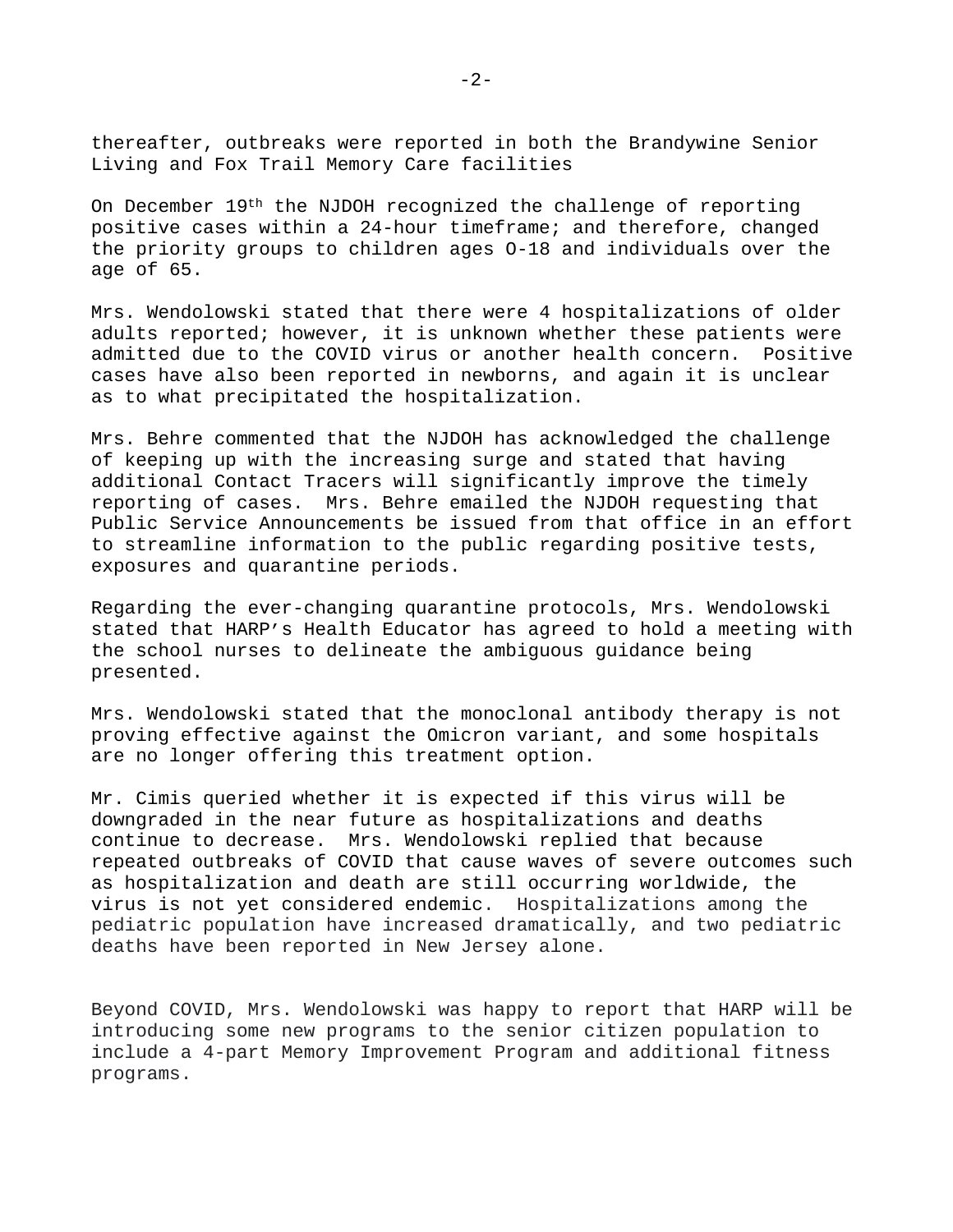#### **APPROVAL OF DECEMBER 2021 MEETING MINUTES**

Moved by Mrs. DeSilva and, seconded by Dr. DeMaria to approve the December 2021 meeting Minutes.

Mr. Mason wished to clarify the Board's ability to revoke or not renew an establishment's food license. He stated that due process would need to be followed with a notice issued to the establishment owner and an opportunity for the licensee to request a hearing with the Board of Health.

There being no further questions or comments, it was unanimously agreed to accept the January 2022 meeting minutes.

## **APPROVAL OF HEALTH ACTIVITIES REPORT FOR DECEMBER 2021**

Moved by Mrs. DeSilva and, seconded by Mrs. Varrato to approve the Health Activities Report for December 2021.

Mrs. DeSilva queried the nature of the two Conditional ratings issued to Imperial Dynasty and Tavern 17. Mrs. Ruccione stated that the owner of Imperial Dynasty has been experiencing staff shortages as well as some personal issues. The serious violations were related to sanitation of the kitchen equipment. Both refrigeration and holding temperatures of prepared foods was acceptable. The establishment has paid the re-inspection fee and will be visited again shortly.

Tavern 17 has been experiencing a staff shortage as well, and sanitation issues were also noted at this establishment. The most critical violation was the lack of a Certified Food Manager on staff. Mrs. Ruccione has been contacted by the General Manager who has received a ServSafe Manager certification, and Mrs. Ruccione will be conducting a re-inspection of the kitchen in the near future.

After an Administrative Hearing was conducted with the establishment owner, Sushigo was re-inspected in December. Mrs. Ruccione was pleased to report that the kitchen was professionally cleaned and looks outstanding. She has asked our part-time inspector to make regular visits to ensure that the kitchen is being maintained.

Mrs. DeSilva queried the status of the court case against Eleventh Hour Rescue. Per Mrs. Behre, there are no updates to report at this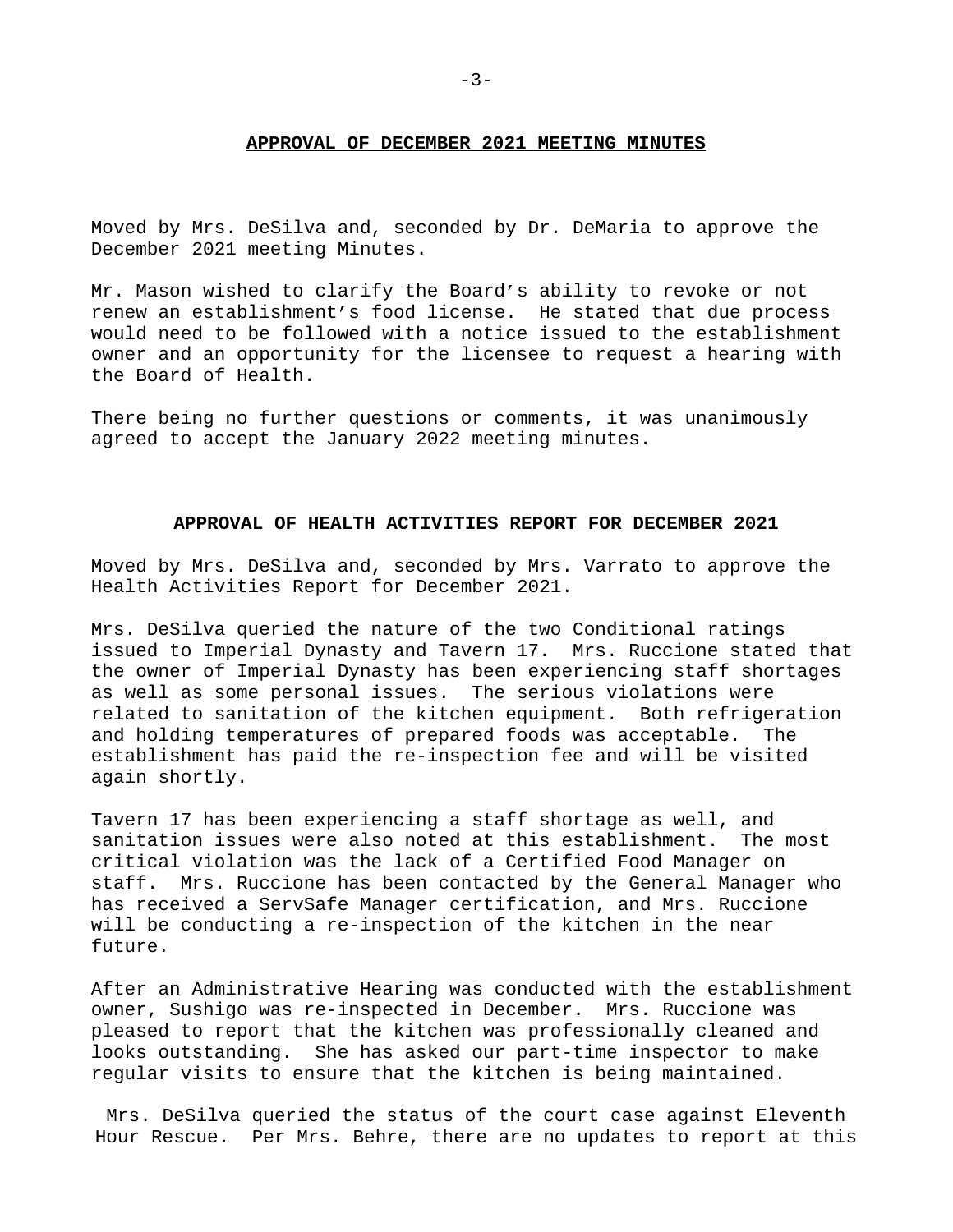time. The next court date is scheduled for January  $13<sup>th</sup>$  at  $9:00$  am.

Mrs. DeSilva queried why Carlin, LLC has not yet hooked up to the sanitary sewer. Mrs. Ruccione has heard from the engineer for Bolla Market who leases the property, and Bolla has agreed to take responsibility. Test holes will be conducted to confirm the ability to establish a hook up. Mrs. Ruccione has consulted with both Mahwah's Plumbing Inspector and Construction Code Official, and neither believes there will be any impediment to hooking up. Mrs. Ruccione concurred since part of the building has already been hooked up for many years, and she sees no reason why this portion of the property cannot conform. Mrs. Ruccione has allowed an additional 30 days for the data to be gathered.

Mrs. Varrato requested information on the hoarding issue noted on Page 11. Mrs. Ruccione stated this is an issue of the resident storing exorbitant amounts of open and outdated food in the house and the garage. Upon inspection, she did not see any rodent activity; however, there is potential for such, and an abatement notice was issued. To date, she has not received any reply from the homeowner and will follow up.

There being no further questions or comment, the Health Activities Report for December 2021 was unanimously approved.

## **APPROVAL OF HEALTH OFFICER'S REPORT FOR DECEMBER 2021**

Moved by Mrs. DeSilva and, seconded by Ms. Esty to accept the Health Officer's Report for December 2021.

Mrs. Behre stated that due to the surge in COVID cases across the State, a decision was made to postpone the annual Rabies Clinic to March  $26<sup>th</sup>$  in the hopes that this can be a completely outdoor event. The health and safety of the veterinarian, the animal handlers, and the registration volunteers was paramount in making this decision. A request was made to the Mayor and Council to waive the late fee for animal licensing to May 1, 2022.

Mrs. Behre informed the Board that NWBRHC will begin hosting vaccine clinics in February for individuals who wish to receive the third dose or booster of the Moderna vaccine. Individuals who want to receive the initial series of shots are instructed to contact New Bridge Medical Center.

There being no further questions or comment, the Health Officer's Report for December 2021 was unanimously approved.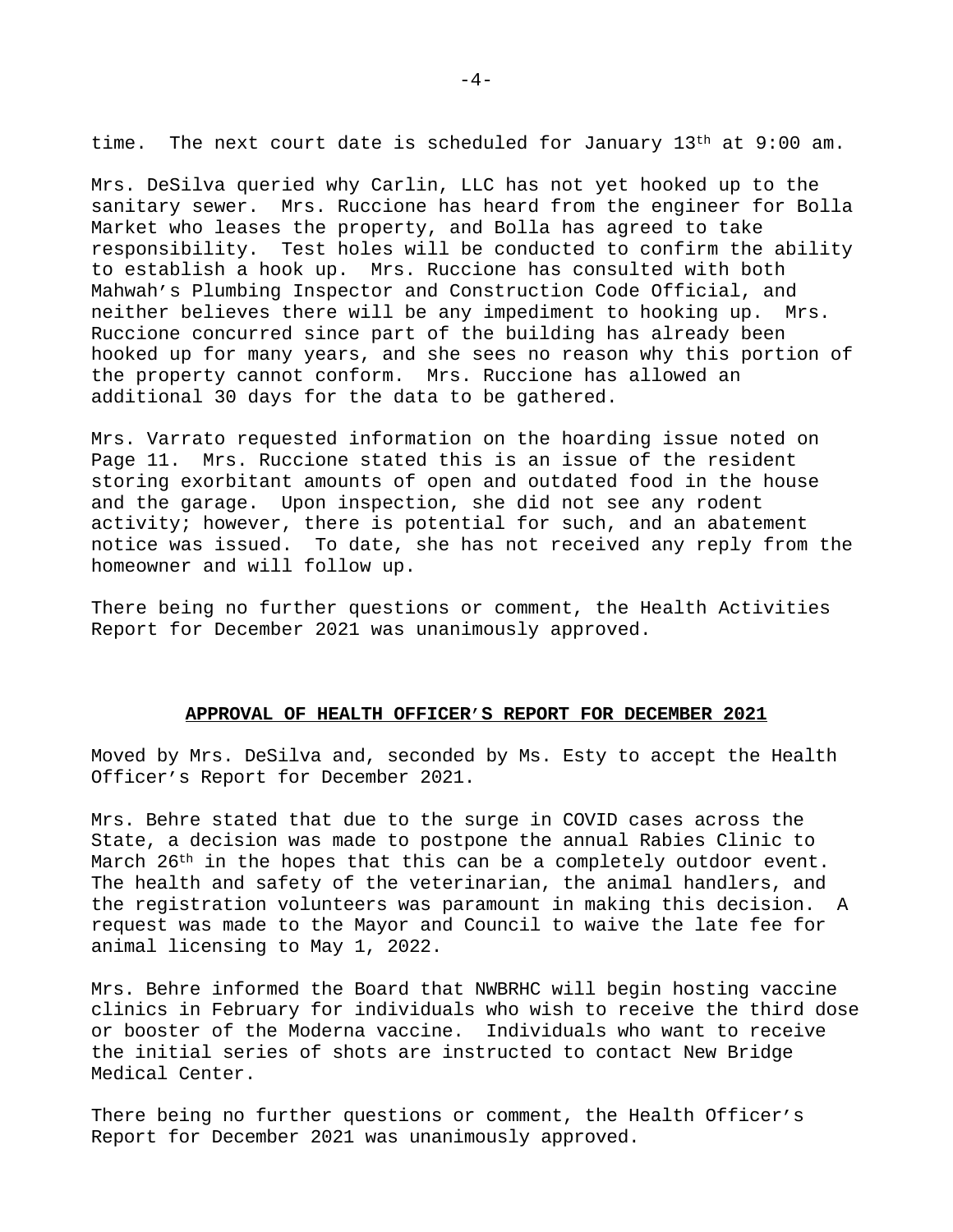### **PAYMENT OF BILLS**

Moved by Mrs. DeSilva and, seconded by Ms. Esty and, unanimously agreed by all present to approve the bills for December 2021.

#### **REPORTS OF STANDING COMMITTEES**

No Reports to present.

#### **REPORT OF ATTORNEY**

Mr. Mason has reviewed the Contract with NWBRHC for Health Officer Services. A slight increase in the total amount of the annual contract was noted as expected; however, there was no significant change in services to be provided.

Mr. Mason will forward the Oath of Allegiance to Mr. Harris for signature and execution as a renewed member of the Board of Health.

Mr. Mason is continuing to follow up with the State regarding the need for a Medical Director for ordering medical supplies. Mrs. Behre has contacted the State as well with no response. In the interim, NWBRHC will be ordering supplies until further clarification from the State is received.

Mr. Mason has had numerous requests from individuals on where and how to receive antibody treatments for COVID. Mrs. Behre has offered to forward guidance on this issue.

Mr. Matysiak stated that prior to the emergence of the Omicron variant, it was fairly easy to receive monoclonal antibody treatment. Since the surge of Omicron, Emergency Departments are being more selective on who receives this treatment. Mrs. Varrato stated that many hospitals have now put the monoclonal antibody treatment option on hold.

Mr. Matysiak stated that most of the COVID patients he has seen that have been triple vaccinated are faring very well. Their illness is of a shorter duration, not as severe, and fewer of them are requiring hospitalization. PCR test results have taken up to two weeks to receive, therefore, many doctors are no longer offering this testing option.